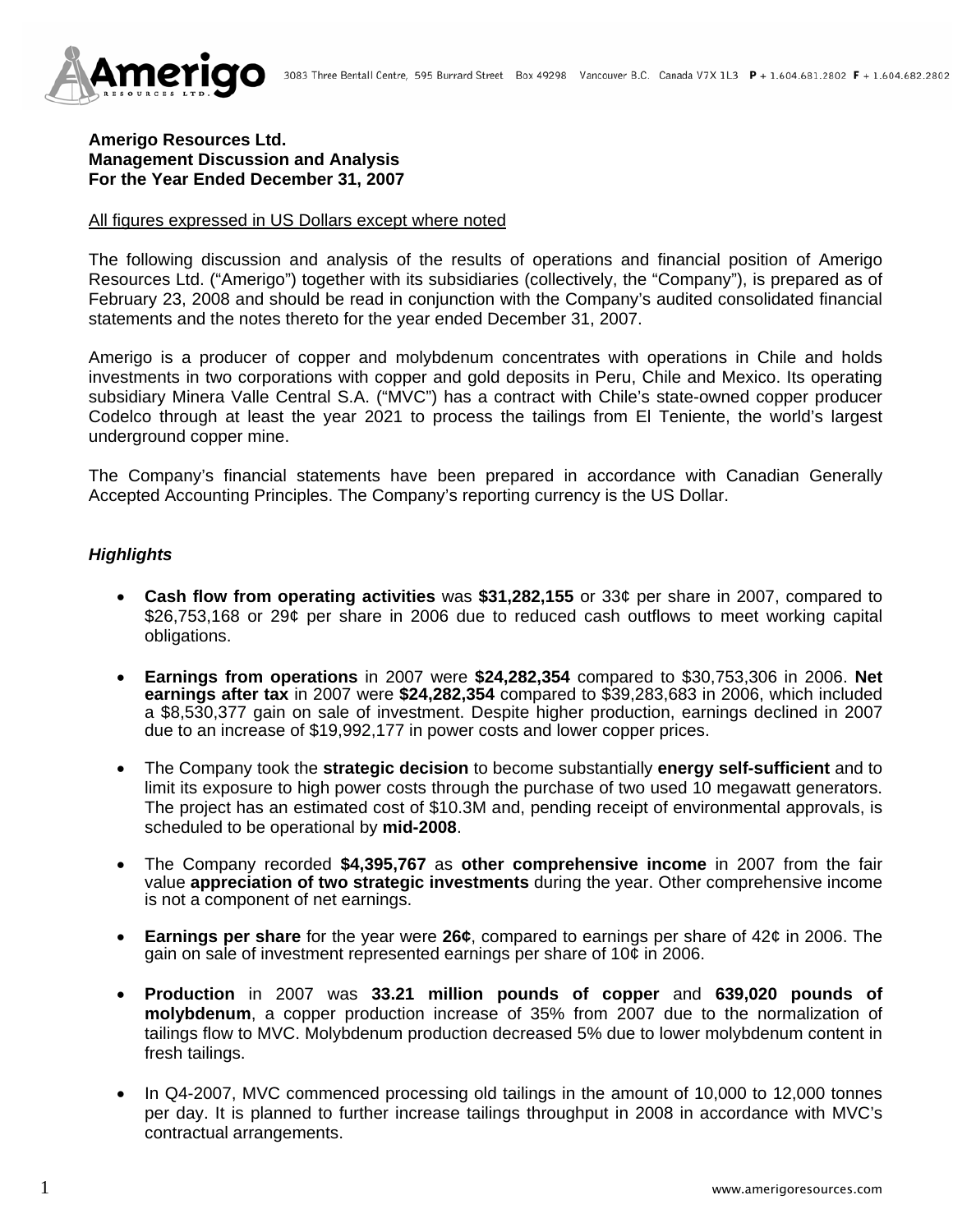- **Gross copper selling price** in 2007 was **\$3.10/lb** after settlement adjustments, compared to \$3.33/lb in 2006. **Realized copper price** (copper revenue net of smelter, refinery and other charges, including settlement adjustments to prior year sales divided by copper pounds sold in the year) **was \$2.72/lb.**
- **Cash cost** (the aggregate of smelter, refinery and other charges, production costs net of molybdenum-related net benefits, administration and transportation costs) before El Teniente royalty was **\$1.50/lb** in 2007, compared to \$1.20/lb in 2006. The increase in cash cost was caused by higher power costs and lower by-product credits, mitigated by higher production levels and a significant reduction in smelter and refinery costs pursuant to the terms negotiated for 2007.
- **Total cost** (the aggregate of cash cost, El Teniente royalty, MVC stock-based compensation, depreciation and accretion) for the year ended December 31, 2007 was **\$2.20/lb** compared to \$1.80/lb in 2006. The increase in total cost was driven fundamentally by higher cash costs and affected to a lesser degree by higher royalties to El Teniente and higher amortization charges.
- **Capital plant increased \$18,431,165** in 2007, including costs related to the self-generation power project, mill refurbishing, old tailings capital expenditures and a higher asset retirement obligation asset. Cash payments for capital expenditures in 2007 were **\$17,307,167**, funded from operating cash flow.
- **Investments** Amerigo acquired **strategic investments** in Candente Resource Corp. and Los Andes Copper Ltd. at a cost of **\$15,795,314**.
- **Dividends**  On February 24, 2007 the Company declared a dividend of **\$5,286,918** or Cdn 6.5¢ per share that was paid on April 4, 2007 to shareholders of record as of March 27, 2007.On July 30, 2007 the Company declared a dividend of **\$5,802,371**or Cdn 6.5¢ per share that was paid on August 31, 2007 to shareholders of record as of August 22, 2007.
- **Cash balance** was **\$16,712,630** at December 31, 2007 after \$17,307,167 of cash payments for capital expenditures, \$15,795,314 for corporate investments and \$11,089,289 in dividend payments.

### *Overall Performance*

Net earnings after tax for the year ended December 31, 2007 were \$24,282,354 compared to earnings of \$39,283,683 in fiscal 2006. Despite a significant increase in copper production in the year, earnings declined due to higher costs, particularly power costs, lower copper prices, higher royalties to El Teniente and higher amortization costs. Earnings in 2007 were also affected by lower non-operating gains, such as the gain on sale of investment of \$8,530,377 the Company recorded in fiscal 2006.

Revenue of \$105,694,549 was derived from the sale of 33.15 million pounds of copper and 611,885 pounds of molybdenum.

In fiscal 2007, the Company's activities resulted in operating cash flow of \$31,282,155, including the effect of changes in non-cash working capital accounts. Cash resources of \$17,307,167 were allocated in the year for the purchase of two used electrical generators that will allow MVC to be essentially energy self-sufficient by mid-2008, mill refurbishing and other capital expenditures.

Amerigo also made two corporate investments, in Candente Resource Corp., an issuer listed on the Toronto, Lima and Frankfurt Stock Exchanges and in Los Andes Copper Ltd., an issuer listed on the TSX-Venture Exchange. The cost of these investments was \$15,795,314; fair-value appreciation of the investments of \$4,395,767 was recorded into other comprehensive income (not a component of net earnings).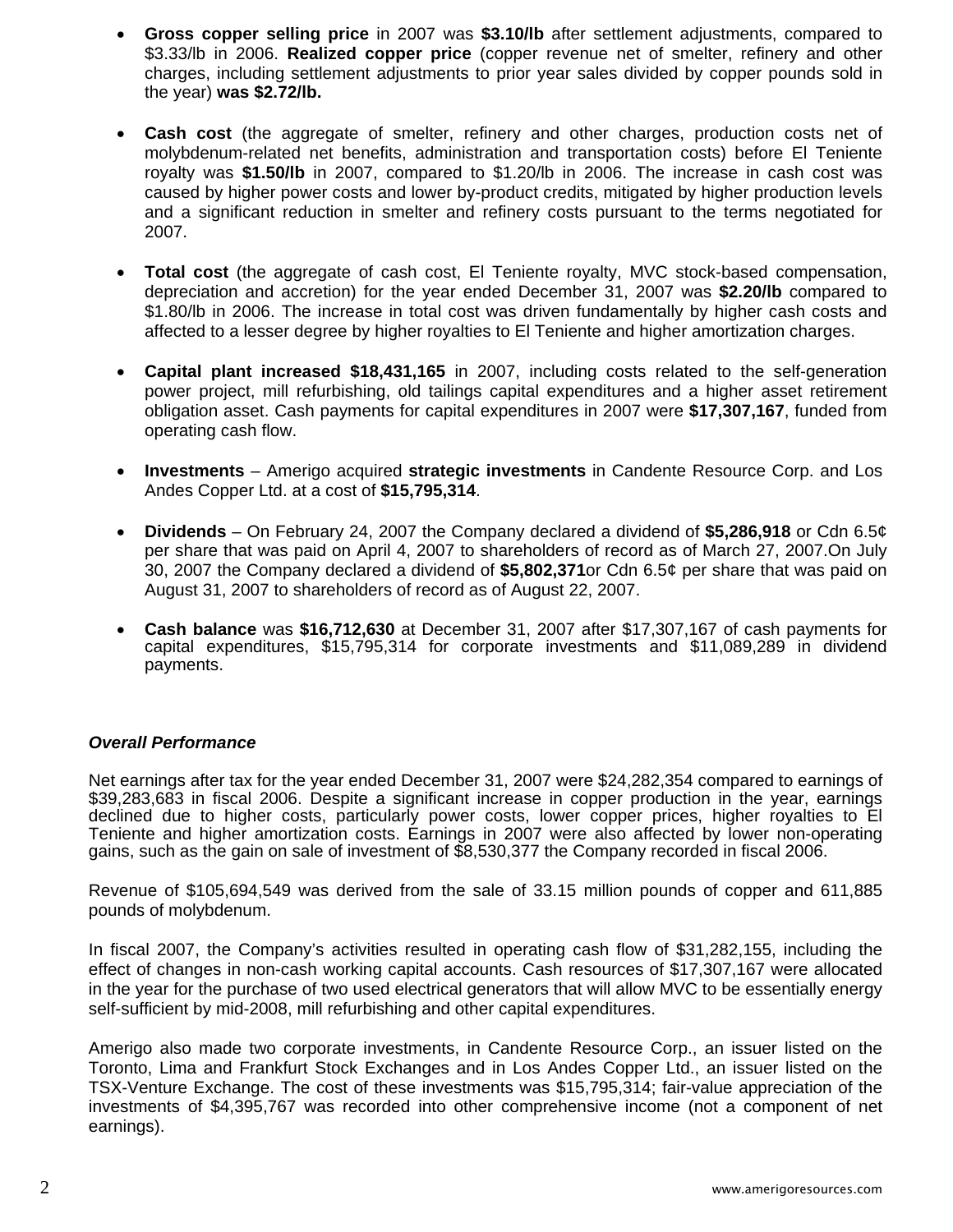In fiscal 2007 Amerigo received \$1,447,395 from the exercise of stock purchase options. Amerigo also paid two semi-annual dividends in the aggregate amount of \$11,089,289 and repurchased 160,000 shares for cancellation at a cost of \$340,301.

At December 31, 2007 the Company had a strong balance sheet, with \$16,712,630 in cash and cash equivalents and working capital of \$15,512,204, compared to cash and cash equivalents of \$26,574,059 and working capital of \$25,047,681 at December 31, 2006.

## **Selected Annual Information**

|                            | 12 months ended<br>December 31, 2007 | 12 months ended<br><b>December 31, 2006</b> | 12 months ended<br><b>December 31, 2005</b> |
|----------------------------|--------------------------------------|---------------------------------------------|---------------------------------------------|
| Total revenue              | \$105,694,549                        | \$84,205,285                                | \$58,328,082                                |
| Net income                 | 24,282,354                           | 39,283,683                                  | 17,992,467                                  |
| Earnings per share         | 0.26                                 | 0.42                                        | 0.23                                        |
| Diluted earnings per share | 0.26                                 | 0.42                                        | 0.20                                        |

|                             | At December 31,<br>2007 | At December 31, 2006 | At December 31, 2005 |
|-----------------------------|-------------------------|----------------------|----------------------|
| Total assets                | \$164.738.941           | \$134,304,048        | \$87,239,450         |
| Total long-term liabilities | 11.972.476              | 7.204.755            | 6.933.480            |
| Cash dividends declared     | 11.089.289              | 7,449,203            | 3.152.777            |

## *Results of Operations – Year Ended December 31, 2007*

#### **Revenue**

Total 2007 revenue of \$105,694,549 included copper revenue of \$90,033,959 and molybdenum revenue of \$15,660,590. Copper and molybdenum revenues are net of smelter, refinery and roasting charges.

Copper revenue increased from 2006 due to a 33% increase in annual sales volume and to lower smelter and refinery and other charges, despite lower average copper prices. In 2007 the Company sold 15,038 tonnes or 33.15 million pounds of copper, up from 24.91 million pounds sold in 2006. Since MVC does not ship concentrates overseas, smelter and refinery charges include the smelter's participation in MVC's cost savings for shipping.

In 2007 the Company's gross copper selling price was \$3.10/lb (2006: \$3.33/lb). Gross copper selling price is calculated by dividing copper revenue (before smelter, refinery and other charges, including settlement adjustments to the prior year's sales) by the number of pounds of copper sold in the year

The Company's annual realized copper price was \$2.72/lb in 2007, compared to a realized copper price of \$2.74/lb in 2006. Realized copper price is calculated by dividing annual copper revenue (net of smelter, refinery and other charges, including settlement adjustments to the prior year's sales) by the number of pounds of copper sold in the year.

Copper produced by the Company is sold under a sales agreement with Chile's Empresa Nacional de Minería ("Enami" or the "smelter"). The agreement with Enami establishes a delivery schedule of monthly sales quotas and sets the Company's copper sale price at the average market price for the third month after delivery ("M+3"). Accordingly, provided monthly quotas are met, all copper delivered by the Company to the smelter in one quarter is sold at market prices prevailing in the following quarter. However, where production falls short of the monthly quota for a scheduled month of delivery, the quota is carried forward to a subsequent calendar month and the Company receives a sale price calculated for the originally scheduled month of delivery until the quota is met or viceversa. The Company believes that this pricing arrangement is standard in the industry.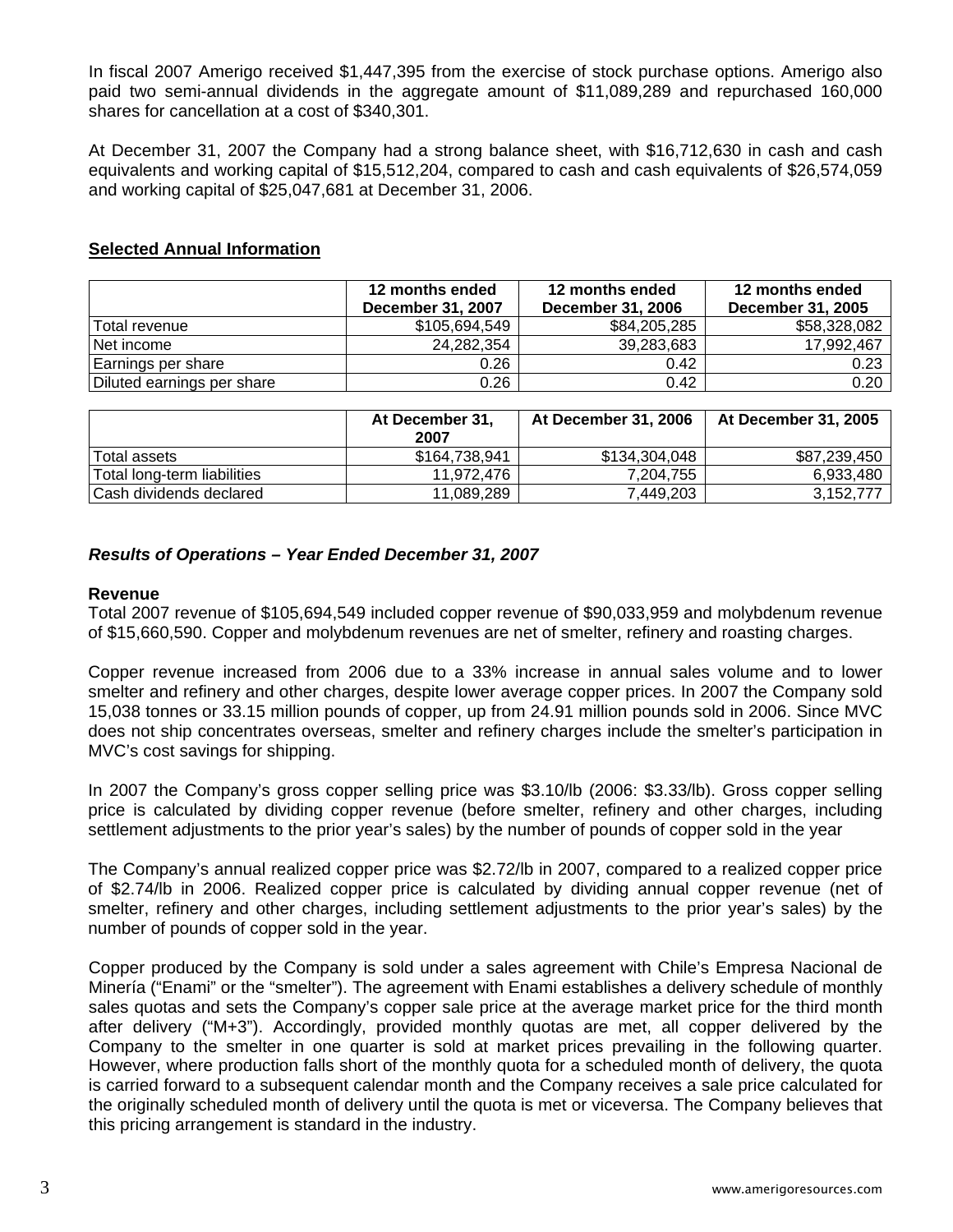Molybdenum revenue increased in 2007 to \$15,660,590 due to higher molybdenum prices. In 2007 the Company sold 611,885 pounds of molybdenum at a gross selling price of \$31.21/lb, compared to 697,171 pounds sold in 2006 at a gross selling price of \$24.34/lb. Gross molybdenum selling prices are calculated by dividing moly revenue (before roasting charges and including settlement adjustments to prior year's sales) by the number of pounds of moly sold in the year.

Molybdenum produced by the Company is sold under a sales agreement with Chile's Molibdenos y Metales S.A. ("Molymet"), which provides that the sale price is the average market price for the first ("M+1"), second ("M+2") or third ("M+3") month after delivery, with each delivery period nominated at the election of Molymet in the month preceding the elected month. Throughout 2007 the sale price nominated by Molymet was M+3.

Revenue from the sale of the Company's copper and molybdenum concentrates is recorded net of smelter, refinery and roaster charges when persuasive evidence of a sales arrangement exists, delivery has occurred, the rights and obligations of ownership have passed to the customer and the sale price is determinable.

In normal supply conditions, sales of copper and molybdenum are provisionally priced at the time of sale based on the prevailing copper forward market price or the current molybdenum market price, as specified in the sales contracts. Variations between the price recorded at the time of sale and the actual final price received from the smelter or the roaster are caused by changes in copper and molybdenum market prices and result in an embedded derivative in the accounts receivable. The embedded derivative is recorded at fair value each period until final settlement occurs, with changes in fair value classified as a component of revenue. The Company's reported revenue is therefore very sensitive to increases and decreases in copper and molybdenum prices. In a period of rising prices, not only will the Company record higher revenue for deliveries in the period, but it will also record favourable adjustments to revenue for copper and molybdenum delivered in the prior period. Similarly, in a period of declining prices, the Company will record lower revenues for current deliveries and negative adjustments to revenue for the prior period's deliveries.

In 2006, pursuant to a tolling agreement with Codelco's Chuquicamata division, MVC processed 2,665 tonnes of Chuquicamata's molybdenum-copper bulk concentrates at MVC's plant, which resulted in tolling revenue of \$2,150,853 in that year. Tolling revenue is recognized when the processing is completed, the amounts to be received are known and collection is reasonably assured. There was no tolling revenue in 2007.

### **Production**

In 2007, the Company produced 15,065 tonnes or 33.21 million pounds of copper compared to 11,189 tonnes or 24.67 million pounds of copper produced in 2006, a 35% increase in production. Production increased in 2007 mainly as a result of the normalization of fresh tailings flow to MVC. The Company also commenced processing of old tailings in the amount of 10,000 to 12,000 tonnes per day in Q4- 2007.

In 2007 molybdenum production was 639,020 lbs, compared to 674,549 lbs produced in 2006. The decrease in production is due to lower molybdenum content in fresh tailings in the year.

#### **Cash Cost and Total Cost**

Cash cost and total cost are non-GAAP measures prepared on a basis consistent with the industry standard Brook Hunt definitions. Cash cost is the aggregate of copper and molybdenum production costs, smelter and refinery charges, administration and transportation costs, minus molybdenum byproduct credits. Total cost is the aggregate of cash cost, El Teniente royalty, depreciation, amortization and asset retirement accretion cost.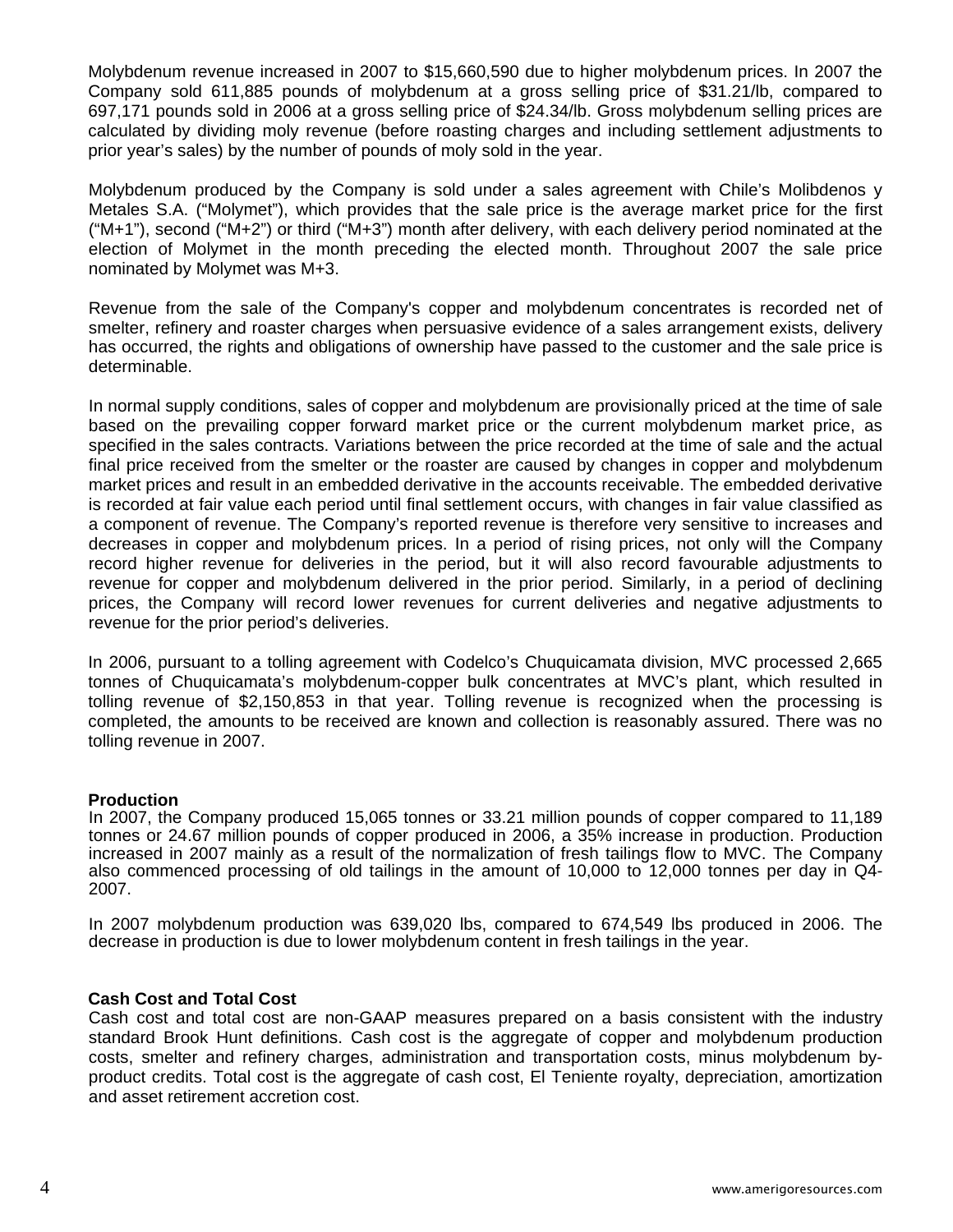The Company's cash costs for the last two fiscal periods (\$/lb of copper produced) were as follows:

|                      | Q1-2007 | Q2-2007 | Q3-2007 | Q4-2007 | 2007   |
|----------------------|---------|---------|---------|---------|--------|
| Cu and Mo production | 1.19    | 1.43    | 1.72    | 1.63    | 1.51   |
| By-product credits   | (0.41)  | (0.59)  | (0.38)  | (0.47)  | (0.47) |
| Smelter & refinery   | 0.61    | 0.29    | 0.38    | 0.34    | 0.39   |
| Administration       | 0.05    | 0.03    | 0.03    | 0.06    | 0.04   |
| Transportation       | 0.03    | 0.03    | 0.03    | 0.04    | 0.03   |
| <b>Cash Cost</b>     | \$1.47  | \$1.19  | \$1.78  | \$1.60  | \$1.50 |
|                      | Q1-2006 | Q2-2006 | Q3-2006 | Q4-2006 | 2006   |
| Cu and Mo production | 1.07    | 1.24    | 1.24    | 1.14    | 1.17   |
| By-product credits   | (0.35)  | (0.99)  | (0.98)  | (0.40)  | (0.65) |
| Smelter & refinery   | 0.59    | 0.57    | 0.67    | 0.59    | 0.60   |
| Administration       | 0.05    | 0.05    | 0.07    | 0.07    | 0.05   |
| Transportation       | 0.03    | 0.03    | 0.03    | 0.03    | 0.03   |
| <b>Cash Cost</b>     | \$1.39  | \$0.90  | \$1.03  | \$1.43  | \$1.20 |

 $1$  Due to an error in the calculation of smelter and refinery costs, these costs were understated in Q2-2007 by \$390,985 or 0.05/lb. The correction of this error on a YTD basis resulted in an overstatement of costs in Q3-2007. The correct costs should have been \$0.34/lb in Q2-2007 and \$0.33/lb in Q3-2007

Cash cost is driven mainly by production costs, smelter/refinery costs and moly by-product credits.

In fiscal 2007, cash cost was \$1.50/lb, compared to a cash cost of \$1.20/lb in the preceding year. The most significant increase in cash cost came a \$0.34/lb increase in production costs, driven mostly by a substantial increase in power costs in the year.

Power, MVC's most significant cost, increased almost threefold to \$0.1732/kWh in 2007, compared to \$0.0603/kWh in 2006. Power costs are expected to remain high in Chile in the foreseeable future due to the ongoing impact of reduced gas supply from Argentina. This has forced Chile to adopt diesel-based power production, which has resulted in increased energy production costs that are expected to continue at least until the completion of major power supply projects currently in the permitting stage or under construction in Chile. In light of this situation, and to secure MVC's power supply, the Company took the strategic decision to become substantially energy self-sufficient and to limit the Company's exposure to high power costs through the purchase of two used 10 megawatt generators that operate on heavy oil fuel. The project has an estimated cost of \$10.3M and, pending receipt of environmental approvals, is scheduled to be operational by mid-2008.

The second variance affecting cash costs, this in a positive way, was a decrease of \$0.21/lb in smelter and refinery costs due to significantly improved terms negotiated with Enami for 2007.

There was also a reduction of molybdenum by-product credits of \$0.18/lb due to lower molybdenum grades. Moly by-product credits were \$15,660,590 in 2007 and \$13,914,075 in 2006 but were distributed over 33.21 million pounds of copper produced in 2007 and over 24.67 million pounds of copper in 2006.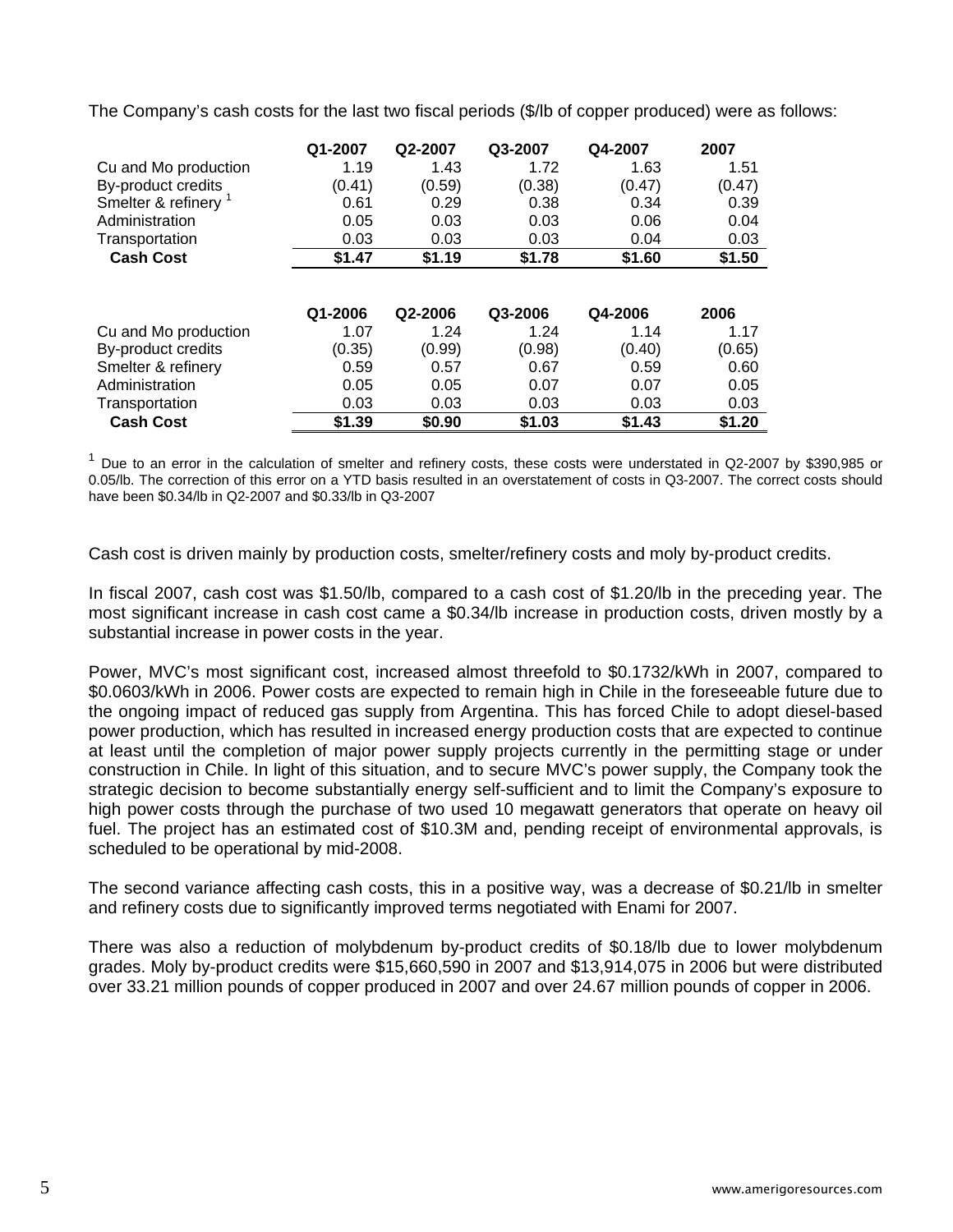The Company's total costs for the last two fiscal periods (\$/lb of copper produced) were as follows:

|                                     | Q1-2007 | Q2-2007 | Q3-2007 | Q4-2007 | 2007   |
|-------------------------------------|---------|---------|---------|---------|--------|
| Cash cost                           | 1.47    | 1.19    | 1.78    | 1.60    | 1.50   |
| El Teniente royalty                 | 0.46    | 0.57    | 0.58    | 0.61    | 0.56   |
| Amortization/depreciation/accretion | 0.09    | 0.08    | 0.12    | 0.19    | 0.13   |
| Stock-based compensation            | 0.01    | 0.01    | 0.01    | 0.00    | 0.01   |
| <b>Total Cost</b>                   | \$2.03  | \$1.85  | \$2.49  | \$2.40  | \$2.20 |
|                                     | Q1-2006 | Q2-2006 | Q3-2006 | Q4-2006 | 2006   |
| Cash cost                           | 1.39    | 0.90    | 1.03    | 1.43    | 1.20   |
| El Teniente royalty                 | 0.39    | 0.53    | 0.69    | 0.52    | 0.52   |
| Amortization/depreciation/accretion | 0.06    | 0.07    | 0.11    | 0.05    | 0.07   |
| Stock-based compensation            | 0.01    | 0.01    | 0.01    | 0.01    | 0.01   |
| <b>Total Cost</b>                   | \$1.85  | \$1.51  | \$1.84  | \$2.01  | \$1.80 |

Total cost in 2007 was \$2.20/lb, compared to total cost of \$1.80/lb in 2006. The most significant impact on total cost is a \$0.30/lb increase in cash cost, followed by a \$0.04/lb increase from El Teniente royalty and \$0.06/lb increase in amortization due to MVC's higher asset base and the effect of stronger annual production.

The El Teniente royalty is based mainly on copper and molybdenum prices making MVC a copper producer whose costs decrease as copper prices decline and whose costs increase as copper and moly prices increase.

### **Operating Costs and Expenses**

Production costs include copper and molybdenum production costs, maintenance costs and in 2006, tolling costs. In 2007, production costs were \$50,214,815 compared to production costs of \$28,823,890 in 2006. The \$21,390,925 increase in production costs is explained mainly by higher power costs of \$19,992,177 in 2007. Other production costs increased due to higher production in 2007.

In 2007 the El Teniente royalty was \$18,673,900 compared to \$12,776,390 in 2006. Increased royalties to El Teniente were the result of higher copper sales volume in the year.

Amortization cost was \$4,086,845 in 2007 compared to \$1,618,424 in the preceding year due to a higher asset base at MVC and to increased production, as amortization is calculated using the units of production method.

Administration expenses were \$1,469,759 in 2007, significantly in line with 2006; transportation costs increased to \$1,051.392 in 2007 from \$734,889 in 2006, due to higher copper sales volume in the year. Stock-based compensation for options granted to MVC employees was \$149,276 in 2007 and \$218,412 in 2006.

Costs not related to MVC's production operations are identified as "Other Expenses" and were \$3,334,773 in 2007 and \$3,140,918 in 2006, an increase of \$193,855. The most significant expenses in 2007 were salaries, management and professional fees of \$1,429,902 (2006: \$1,295,705), followed by office and general expenses of \$1,136,365 (2006: \$848,516) and stock-based compensation of \$749,406 (2006: \$673,755). Interest expense decreased to \$19,100 in 2007 from \$322,942 in 2006 as the Company no longer held short-term bank loans or notes payable in 2007.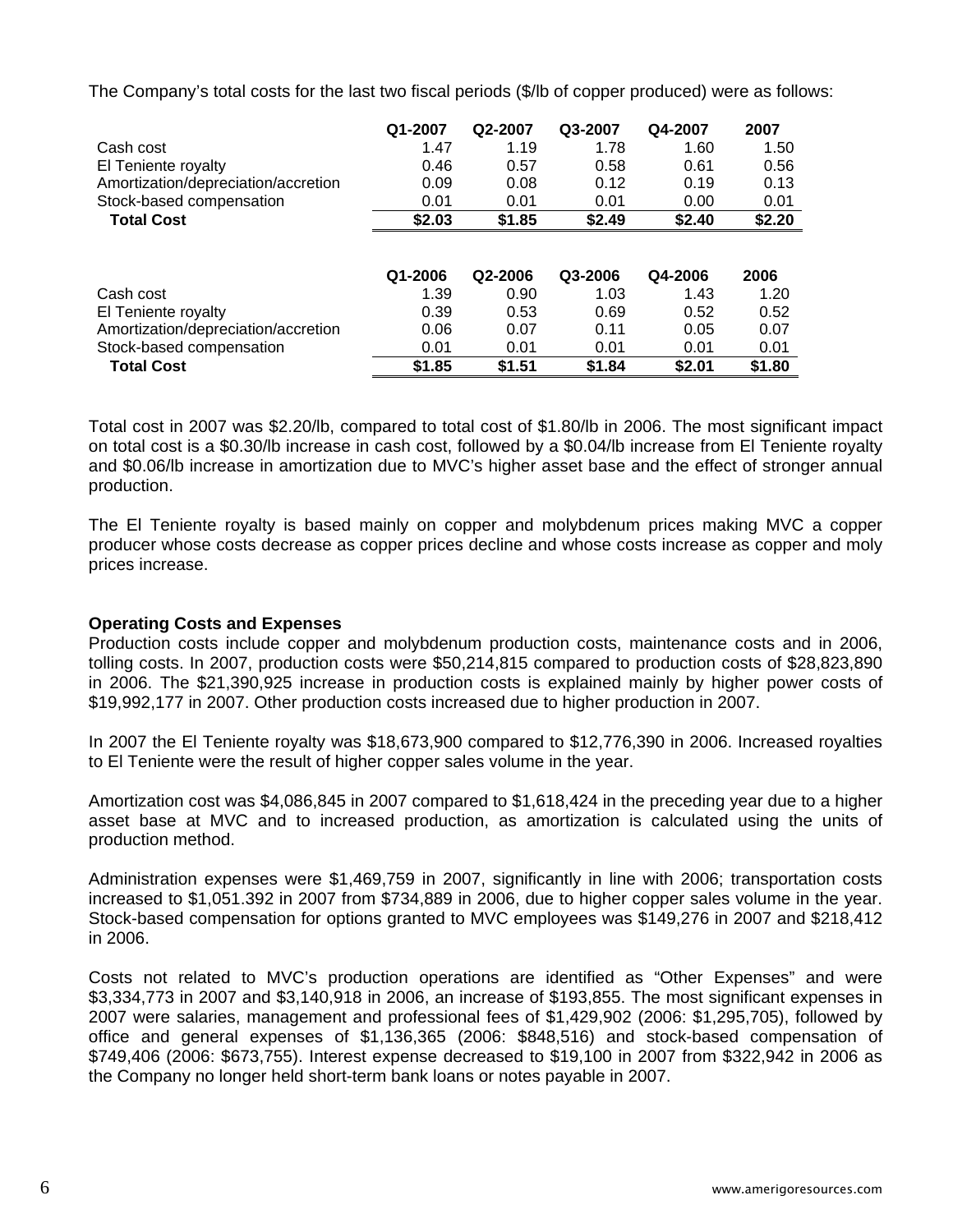Non-operating items in 2007 included a foreign exchange gain of \$1,348,336 (2006: \$492,168), interest income of \$1,272,014 (2006: \$760,236), a realized gain on sale of financial instruments of \$711,591 (\$nil in 2006), other income of \$297,750 (2006: \$112,821) and an investment loss of \$224,573 (\$nil in 2006). Foreign exchange gains increased considerably in 2007 due to realized gains coming from the conversion of significant amounts of Canadian dollars to US dollars through the year, due to the appreciation of the Canadian currency. Interest income increased due to higher average cash balances held by the Company through 2007. Fair value adjustments were recorded in compliance with new accounting standards to account for the appreciation of the Company's former marketable securities from January 1, 2007 to May 10, 2007, when they were sold. In 2006 the Company recorded a gain on sale of investment of \$8,530,377 and a gain on settlement of debt of \$202,027.

The Company recorded income tax expense net of recoveries of \$5,085,223 in 2007, compared to income tax expense net of recoveries of \$5,690,569 in 2006. Tax expense in relation to earnings before taxes is higher in 2007, as in 2006 there was no tax expense associated with a \$8.5M gain on sale of investment due to the utilization of a portion of previously unrecognized tax losses in Canada.

### **Operating Cash Flows**

In 2007, the Company's activities generated operating cash flow of \$31,282,155 (or 33¢ per share, a non-GAAP measure), which includes the effect of changes in non-cash working capital items, compared to operating cash flow of \$26,753,168 or 29¢ per share in 2006. Cash flow from operations increased in 2007 due to reduced cash outflows to meet working capital obligations in the year. In 2006, the Company allocated \$3,736,979 to pay a note and interest payable (2007: \$nil).

|                      | Qtr. ended Dec. 31,<br>2007 | Qtr. Ended Sept. 30,<br>2007 | Qtr. Ended June 30,<br>2007 | <b>Qtr. ended March</b><br>31, 2007 |
|----------------------|-----------------------------|------------------------------|-----------------------------|-------------------------------------|
| Total revenue        | \$26,974,854                | \$28,536,864                 | \$32,011,648                | \$18,171,183                        |
| Net income           | 1,816,498                   | 6,581,887                    | 10,332,687                  | 5,551,282                           |
| Earnings per share   |                             |                              |                             |                                     |
|                      | 0.0122                      | 0.0696                       | 0.1093                      | 0.0593                              |
| Diluted earnings per |                             |                              |                             |                                     |
| share                | 0.0122                      | 0.0694                       | 0.1076                      | 0.0583                              |

### *Summary of Quarterly Results*

|                      | Qtr. ended Dec. 31,<br>2006 | Qtr. ended Sept. 30,<br>2006 | Qtr. ended June 30,<br>2006 | <b>Qtr. ended March</b><br>31, 2006 |
|----------------------|-----------------------------|------------------------------|-----------------------------|-------------------------------------|
| Total revenue        | \$19,944,732                | \$19,739,861                 | \$27,482,949                | \$17,037,743                        |
| Net income           | 13.981.236                  | 8.251.071                    | 12,444,608                  | 4,606,768                           |
| Earnings per share   | 0.1490                      | 0.0877                       | 0.1322                      | 0.0524                              |
| Diluted earnings per |                             |                              |                             |                                     |
| share                | 0.1475                      | 0.0868                       | 0.1285                      | 0.0515                              |

# *Liquidity and Capital Resources*

Amerigo's cash and cash equivalents at December 31, 2007 were \$16,712,630, compared to \$26,574,059 at December 31, 2006. The Company's working capital at December 31, 2007 was \$15,512,204 compared to \$25,047,681 at December 31, 2006.

Despite generating cash from operating activities of \$31,282,155 in the year, the Company's cash and cash equivalents decreased in 2007 from the allocation of cash resources of \$31,161,389 to investing activities, namely additions to plant and equipment and the purchase of two corporate investments. Cash also decreased due to a net financing cash outflow of \$9,982,195, mainly from dividend payments in the year.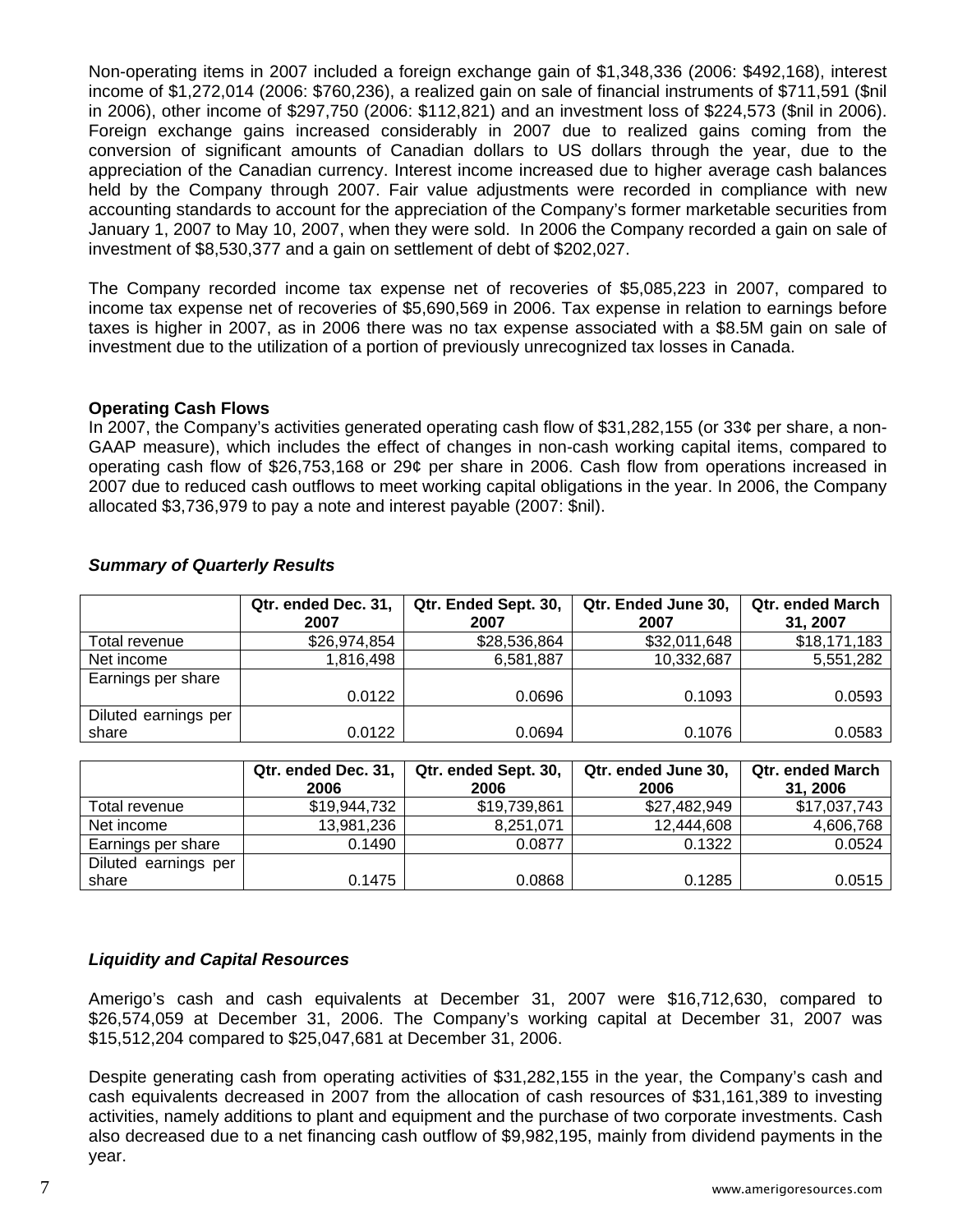During the year ended December 31, 2007 Amerigo received net proceeds of \$1,447,395 from the exercise of stock options.

Amerigo has in place a normal course issuer bid through the facilities of the Toronto Stock Exchange ("TSX"), whereby Amerigo is entitled to purchase for cancellation up to 2,000,000 of its common shares during the one-year period ending on November 13, 2008. During the year ended December 31, 2007, Amerigo purchased and cancelled 160,000 shares at a total cost of \$340,301. The premium on the purchase of shares for cancellation amounted to \$246,370 and was applied against Retained Earnings. No further shares have been purchased for cancellation up to the date of this report.

The Company's long-term liabilities (Other Payables, Asset Retirement Obligations and Future Income Tax Liabilities) at December 31, 2007 were \$11,972,476 compared to \$7,204,755 on December 31, 2006.

The Company's Asset Retirement Obligation increased by \$2,440,284 as of December 31, 2007 compared to the prior year following the completion of an independent engineering study to determine the company's asset retirement obligations that took into account the substantial capital investment conducted in MVC in the last years. The Company's future income tax liability increased by \$1,910,345, mainly to account for the differences between the carrying and tax value of MVC's plant and equipment.

The Company is not subject to debt covenants and does not anticipate it will incur any default or arrears on payment of leases, debt principal or interest.

The Company's gross copper sales are dependent on sales volumes and market prices for copper. Average LME cash copper prices in 2007 were the following:

| January  | \$2,5717 | April | \$3.5228 | July      | \$3.6169 | October  | \$3.6326 |
|----------|----------|-------|----------|-----------|----------|----------|----------|
| February | 2.5748   | Mav   | 3.4846   | August    | 3.4081   | November | 3.1600   |
| March    | 2.9268   | June  | 3.3910   | September | 3.4695   | December | 2.9881   |

On February 24, 2007 the Board of Directors of Amerigo declared a semi-annual dividend of Cdn 6.5¢ per share, paid on April 4, 2007 to shareholders of record as of March 27, 2007, for a total of \$5,286,918. On July 30, 2007 the Board declared a second semi-annual dividend of Cdn 6.5¢ per share, paid on August 31, 2007 to shareholders of record as of August 22, 2007 for a total of \$5,802,371.

As of December 31, 2007 Amerigo had 3,365,000 outstanding share purchase options (with exercise prices ranging from Cdn\$1.60 to Cdn\$2.71). During the year ended December 31, 2007, 1,089,500 options were exercised for net proceeds of \$1,447,395, 1,760,000 options were granted at a price of Cdn\$2.23 per share and 207,500 options at a weighted average price of Cdn\$2.21 expired unexercised.

Stock-based compensation is recognized as options vest. The 1,760,000 options granted in 2007 vested in four equal installments, on March 31, June 30, September 30 and December 31, 2007; 52,500 pf these options were cancelled prior to vesting. Amerigo recorded in aggregate a stock-based compensation expense of \$853,682 for these options, of which \$149,276 was charged to Costs as the options were granted to MVC employees and \$704,406 was charged to Other Expenses.

On August 4, 2006 Amerigo granted stock options to purchase an aggregate of 200,000 common shares to a consultant and a former officer of the Company, with an exercise price of Cdn\$2.43 per share, expiring on August 4, 2011. The options vested in four equal quarterly instalments, on September 30, 2006, December 31, 2006, March 31, 2007 and June 30, 2007; 25,000 of these options were cancelled prior to vesting. For the options that vested in 2006, Amerigo recorded stock-based compensation expense of \$59,074, charged to Other Expenses. For the options that vested in 2007, Amerigo recorded stock-based compensation expense of \$45,000 charged to Other Expenses.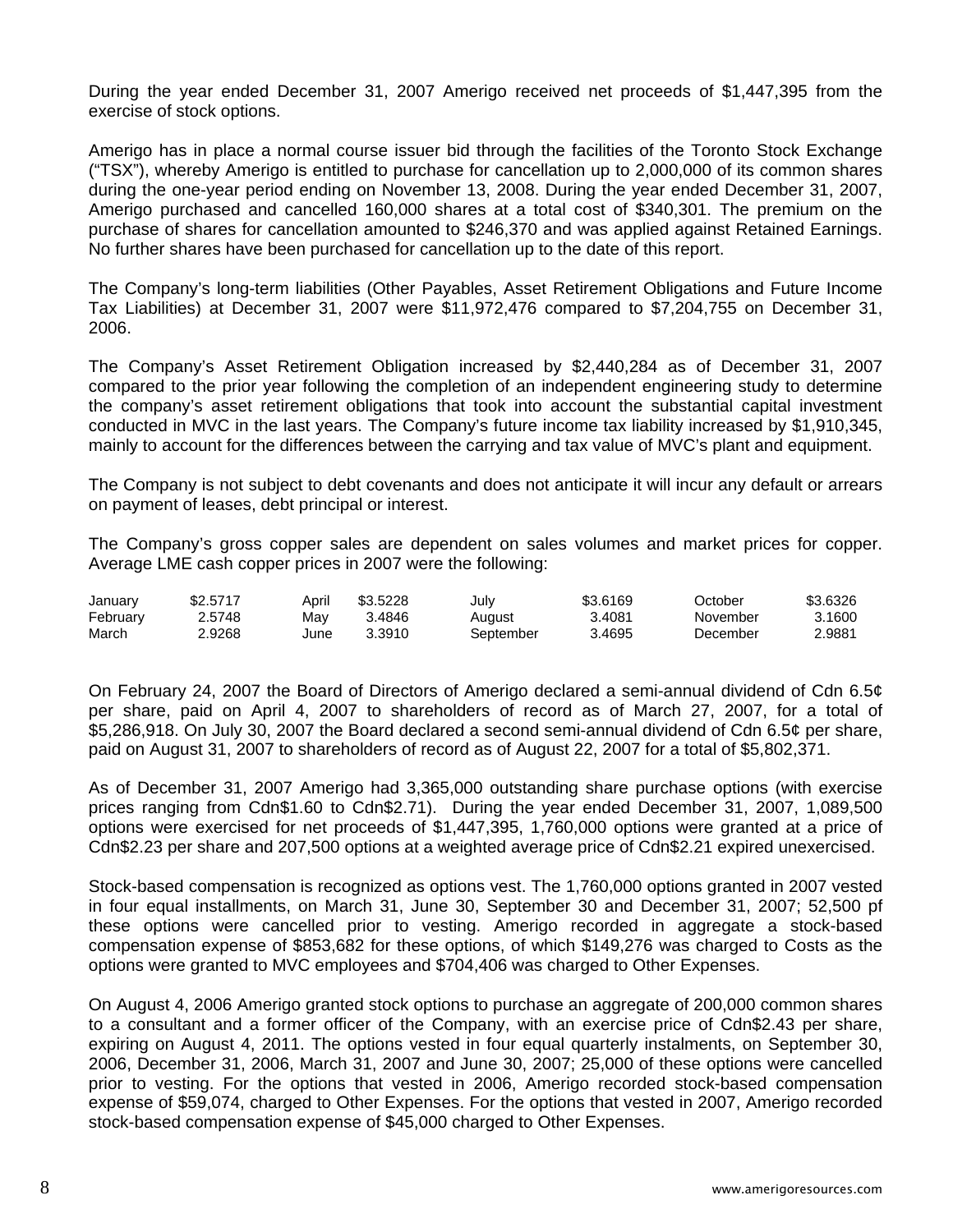### **Investing Activities**

Capital plant increased by \$18,431,165 in 2007, including capital expenditures of \$16,155,170 and a \$2,275,995 increase to the Company's asset retirement obligation asset.

Capital expenditures included \$10,291,687 for mill refurbishing, equipment and studies for old tailings extraction, increase of rougher circuit capacity, refurbishing of pre-classification areas and other miscellaneous projects under MVC's approved annual capital expenditures budget of \$10,312,584. MVC also incurred \$5,863,483 in capital expenditures on the self-generation power project. The project is currently estimated to have a total cost of \$10.3M, distributed between 2007 and 2008.

Total cash payments for capital expenditures in 2007 were \$17,307,167, funded from operating cash flow.

At various dates during 2007, Amerigo acquired for investment purposes 9.4 million common shares of an issuer listed on the Toronto, Lima and Frankfurt Stock Exchanges. The aggregate cost of the investment was \$13,732,006. Adjustments to fair market value are required at each balance sheet date; at December 31, 2007 these adjustments totalled \$4,207,985. Given that the investment was designated as "available for sale" for accounting purposes, which means it is an investment that is not held for trading, gains or losses arising from changes in fair value are recorded in Accumulated Other Comprehensive Income in the Company's Balance Sheet until the investment is sold or management determines that an other than temporary impairment in the value of the investment has occurred, at which time gains or losses will be transferred into earnings.

In November 2007, Amerigo acquired for investment purposes 4 million common shares of an issuer listed on the TSX Venture Exchange. The aggregate cost of the investment was \$2,063,308. Adjustments to fair market value are required at each balance sheet date; at December 31, 2007 these adjustments totalled \$187,782. The investment was designated as "available for sale" for accounting purposes.

Amerigo sold for proceeds of \$1,941,092 its portfolio of marketable securities, represented by common shares of an issuer listed on the TSX. On adoption of new accounting standards on January 1, 2007, these securities were reported at fair market value rather than at cost. At the time of adoption of the standards, the Company recorded an increase in the balance of marketable securities and retained earnings of \$365,858. Subsequent realized gains on sale of financial instruments of \$711,591 were included in income, as the securities were designated as "held for trading".

### *Summary of Contractual Obligations*

|                               | Total      | Less than<br>* year | 1 to 3 years | 4 to 5<br>vears | More than<br>5 years |
|-------------------------------|------------|---------------------|--------------|-----------------|----------------------|
| Asset retirement obligations  | 12.344.146 | $\sim$              |              |                 | - 12.344.146         |
| Lease of office premises      | 480.656    | 174.784             | 305.872      |                 |                      |
| Total contractual obligations | 12.824.802 | 174.784             | 305.872      |                 | - 12.344.146         |

 $<sup>1</sup>$  The asset retirement obligation's above disclosed value is based on current estimates of what it would cost in</sup> 2021 to remove assets and restore the site where MVC's operations are conducted, including a market risk premium of 8%. This liability is being accreted systematically over time until a \$12,344,146 value is reached in 2021. At December 31, 2007, the asset retirement obligation is estimated at \$4,787,273.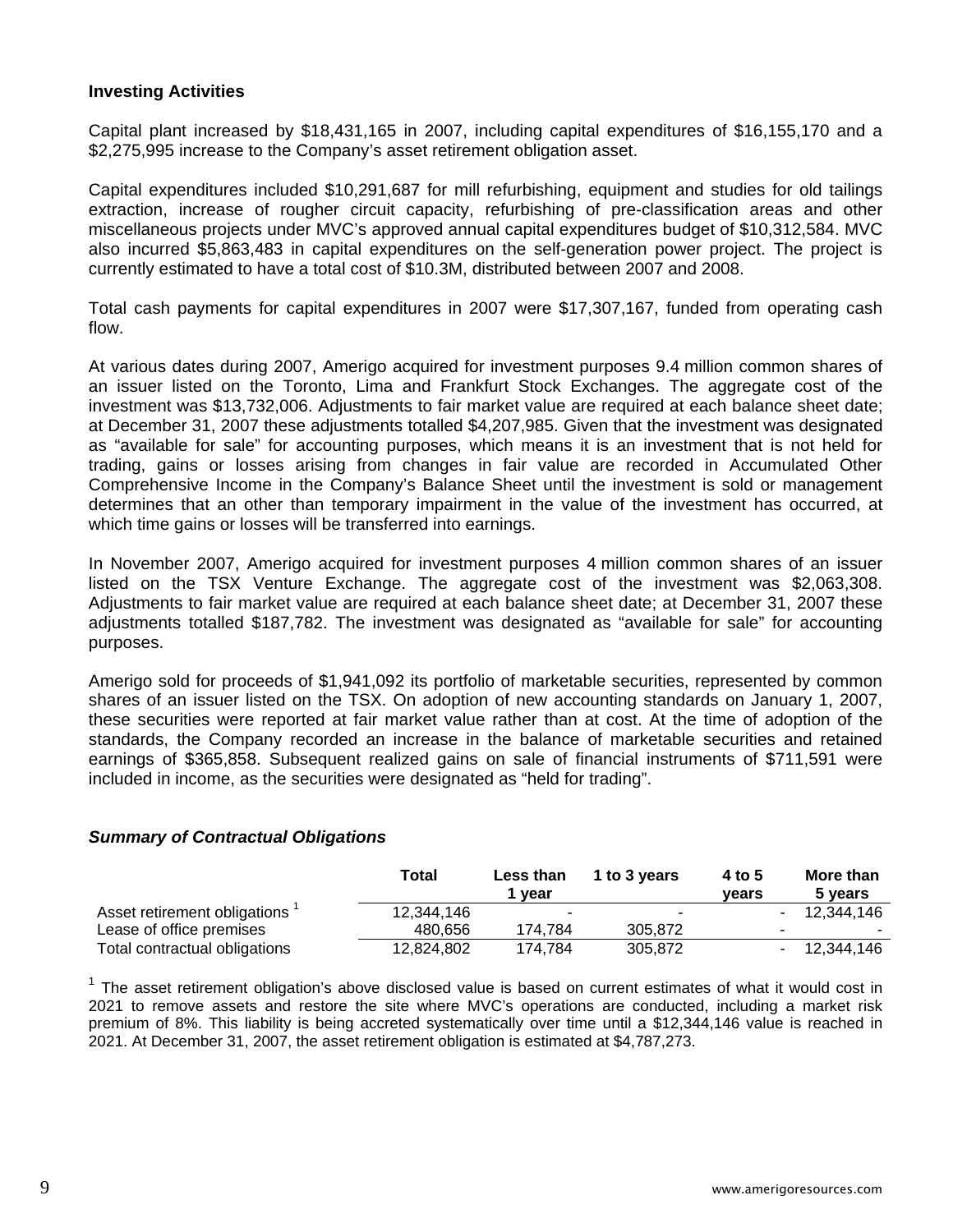# *Transactions with Related Parties*

### a) Minority Interest

A detailed description of Minority Interest is provided in the Company's Audited Consolidated Financial Statements for the year ended December 31, 2007.

During the year ended December 31, 2007, royalty dividends totaling \$587,041 were paid or accrued to the Amerigo International Class A shareholders (2006: \$452,217). Royalty dividends are shown as Minority Interest in the Consolidated Statement of Operations. At December 31, 2007, \$61,375 of this amount remained outstanding (December 31, 2006: \$42,857).

b) Directors' fees and remuneration to officers

 During the year ended December 31, 2007, the Company paid or accrued \$1,001,783 in fees to companies associated with certain directors and officers of Amerigo (2006: \$833,480). Included in these fees are bonuses of \$451,662 to senior management (2006: \$416,748). In the same period, Amerigo paid or accrued \$91,365 in directors' fees to independent directors (2006: \$115,320). Directors' fees and remuneration to officers are categorized as Salaries, Management and Professional Fees in Amerigo's consolidated financial statements. At December 31, 2007, an aggregate amount of \$450,729 was due to directors and officers in the ordinary course of business (December 31, 2006: \$230,970).

- c) At December 31, 2007 one of Amerigo's officers acted as an officer and another as a director of Nikos Explorations Ltd., a company in which Amerigo exercises significant influence.
- d) At December 31, 2007, one of Amerigo's directors acted as a director of Candente Resource Corp., a company in which Amerigo holds an investment.

# *Contingencies*

In Q3-2007, the Chilean Internal Revenue Services ("SII") issued a tax assessment to MVC challenging the tax losses reported by MVC for the commercial years 1999 to 2004. The tax assessment claims that some of these losses could be denied and MVC could face a tax liability of approximately \$1.15M. Although the Company believes there is no merit to this matter, its final outcome cannot be predicted with certainty. The Company has retained legal counsel to prepare a response to SII in accordance with Chilean law. The Company's legal counsel has confirmed that, in their opinion, if the SII claim is ultimately upheld, the Company will have a claim for indemnification from the sellers of MVC, pursuant to the terms of the MVC purchase and sale agreement, for losses incurred to the MVC purchase date of July 2003.

In Q4-2007, the SII issued a tax assessment to MVC for penalties and interest of approximately \$135,000, derived from MVC's alleged failure to remit provisional monthly payments towards a Chilean mining royalty tax in 2006. When the mining royalty tax was instituted in Chile, MVC obtained a legal opinion stating that the tax did not apply to MVC's operations, as they are not extraction operations. MVC has retained legal counsel to prepare a response to the SII on this matter.

### *Fourth Quarter*

Net earnings after tax in the three months ended December 31, 2007 ("Q4-2007") were \$1,816,498, compared to net earnings of \$13,981,236 in the three months ended December 31, 2006 ("Q4-2006").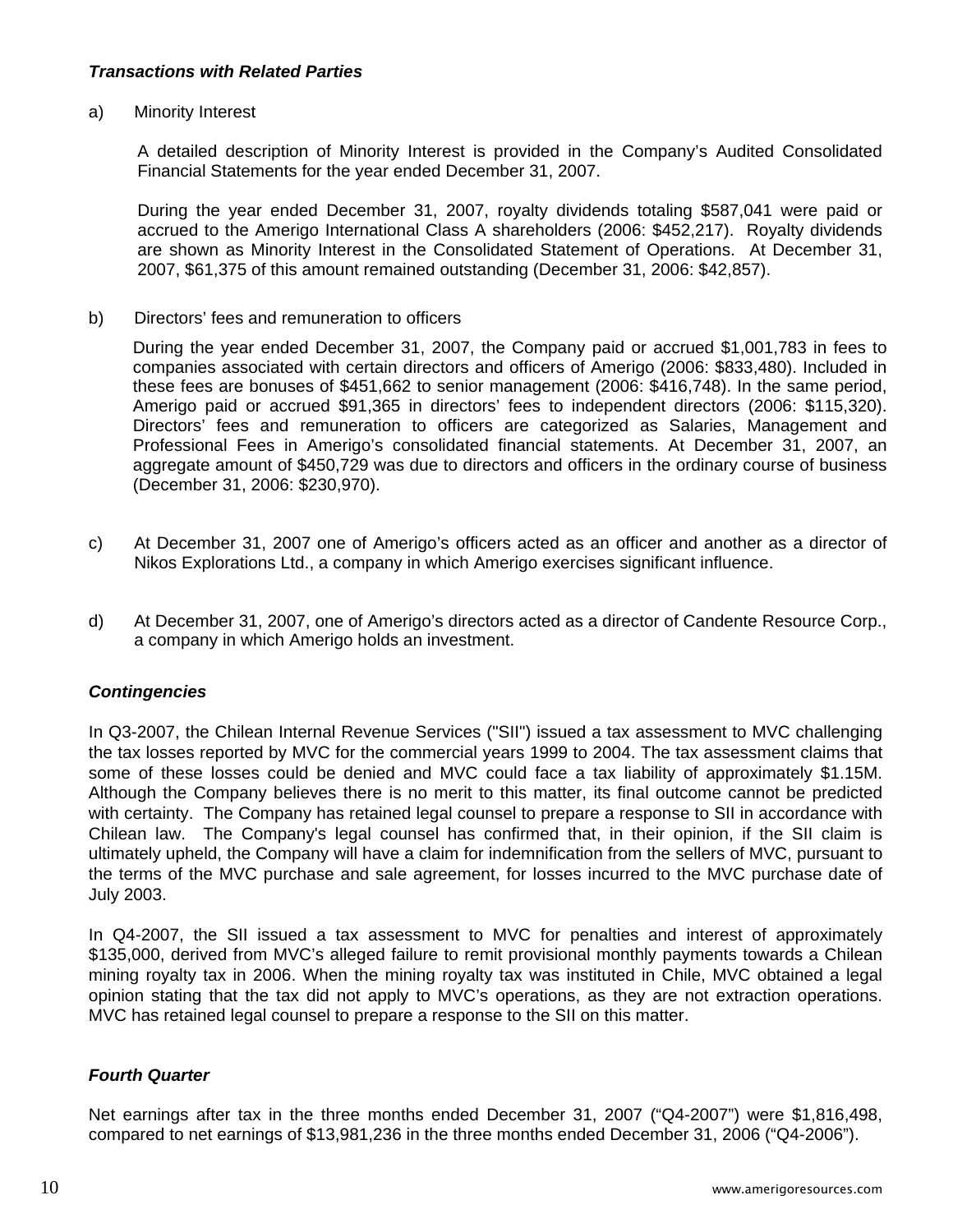The major variance in earnings in the quarter is from non-operating gains, as in 2006 the Company recorded a gain on sale of investment of \$8,530,377. Q4-2007's results as compared to Q4-2006 were also negatively affected by lower copper prices, including negative settlement adjustments to prior quarters' sales of \$3,810,182, increase of \$6,539,791 in power costs and year-end adjustments to MVC's amortization costs.

### **Revenue**

Total revenue during Q4-2007 was \$26,974,854, which includes copper revenue of \$22,486,568 (Q4- 2006: \$17,317,506) and molybdenum revenue of \$4,488,286 (Q4-2006: \$2,627,226).

Copper revenue increased in Q4-2007 due a 44% increase in production and lower smelter and refinery charges, partially offset by lower copper prices which affected the revenue for the quarter and also resulted in negative settlement adjustments of \$3,810,182 to prior quarters' sales. In Q4-2007 the Company sold 4,477 tonnes or 9.87 million pounds of copper, up from 6.52 million pounds sold in Q4- 2006. The Company's quarterly realized copper price was \$2.28/lb in Q4-2007, compared to \$2.66/lb in Q4-2006. During Q4-2007, the Company's gross copper selling price was \$2.61/lb (Q4-2006: \$3.25/lb).

Molybdenum revenue in Q4-2007 was higher than in Q4-2006 due to higher sales volume and stronger molybdenum prices. In Q4-2007 the Company sold 172,374 pounds of molybdenum at a gross molybdenum selling price of \$31.75/lb, compared to 144,583 pounds sold in Q4-2006 at a gross selling price of \$22.16/lb.

#### **Production**

In Q4-2007, the Company produced 4,318 tonnes or 9.52 million pounds of copper and 157,630 pounds of molybdenum compared to copper production of 3,007 tonnes or 6.63 million pounds of copper and 130,538 pounds of molybdenum in Q4-2006. Q4-2006 production was lower due to restricted tailings flow to MVC.

### **Cash Cost and Total Cost**

Cash cost in Q4-2007 was \$1.60/lb compared to \$1.43 in Q4-2006:

|                      | Q4-2007 | Q4-2006 |
|----------------------|---------|---------|
| Cu and Mo production | 1.63    | 1.14    |
| Smelter & refinery   | 0.34    | 0.59    |
| Administration       | 0.06    | 0.07    |
| Transportation       | 0.04    | 0.03    |
| By-product credits   | (0.47)  | (0.40)  |
| <b>Cash Cost</b>     | \$1.60  | \$1.43  |

The increase in cash cost resulted mainly from higher production costs (namely power), mitigated by lower smelter and refinery costs and higher molybdenum by-product credits.

The Company's total cost in Q4-2007 was \$2.32/lb, compared to \$2.01/lb in Q4-2006:

|                           | Q4-2007 | Q4-2006 |
|---------------------------|---------|---------|
| Cash cost                 | 1.60    | 1.43    |
| El Teniente royalty       | 0.61    | 0.52    |
| Amortization/depreciation | 0.19    | 0.05    |
| Stock-based compensation  |         | 0.01    |
| <b>Total Cost</b>         | \$2.40  | \$2.01  |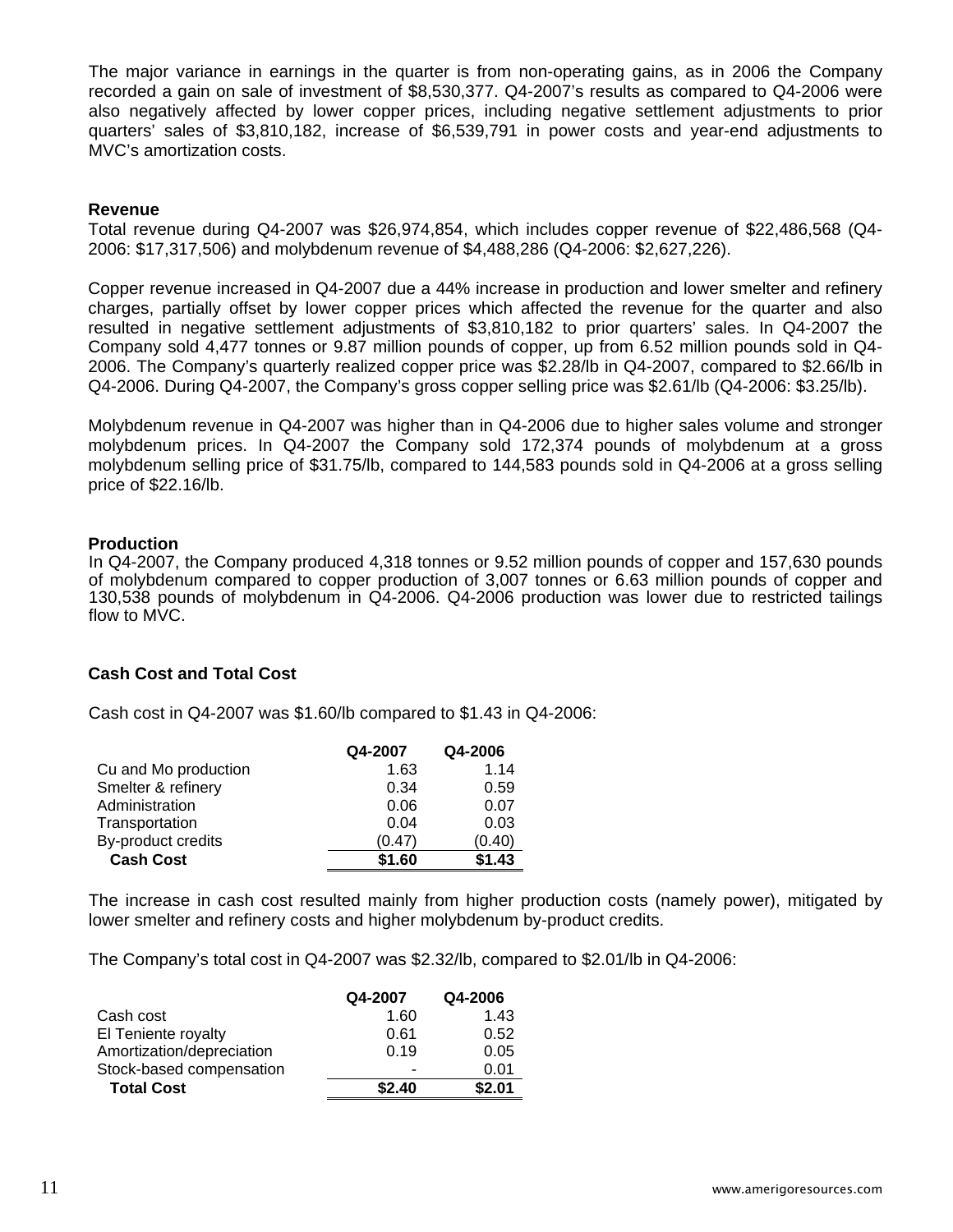In addition to the impact of a higher cash cost, the Teniente royalty affected total cost in Q4-2007 compared to Q4-2006, as did an increase in amortization and depreciation, which in Q4-2007 included year-end adjustments to MVC's amortization costs.

### **Operating Costs and Expenses**

In Q4-2007, production costs were \$15,546,717 (Q4-2006: \$7,567,573). The \$7,979,144 increase in production costs came mainly from a \$6,539,791 increase in power costs. Other production costs increased due to higher production levels in the quarter.

In Q4-2007 the El Teniente royalty was \$5,836,784 compared to \$3,433,644 in Q4-2006. The main factor driving the increase in royalty costs was higher copper sales volume in Q4-2007.

Amortization cost increased to \$1,831,045 in Q4-2007 from \$340,575 in Q4-2006, which included \$755,139 in year-end adjustments. Administration expenses were \$548,577 in Q4-2007 compared to \$447,388 in Q4-2006.

Costs not related to MVC's production operations are identified as "Other Expenses" and were \$856,834 in Q4-2007 and \$868,506 in Q4-2006. The most significant expenses in Q4-2007 were salaries, management and professional fees of \$716,010 (2006: \$436,979), which were higher due to accrued senior management performance bonuses, and audit and tax advisory fees.

Non-operating items in Q4-2007 included a foreign exchange gain of \$314,009 (2006: expense of \$589,213), interest income of \$249,468 (2006: \$275,727), other income of \$211,897 (2006: \$37,006) and an investment loss of \$14,873 (2006: \$nil). In Q4-2006 the Company also recorded a gain on sale of investment of \$8,530,377.

The Company recorded income tax expense net of recoveries of \$790,681 in Q4-2007 (2006: \$1,155,419). Tax as a percentage of earnings was lower in Q4-2006 as there was no tax expense or tax payable associated with the gain on sale investment due to the utilization of a portion of previously unrecognized tax losses in Canada.

### *Critical Accounting Estimates*

The most significant estimates are related to the physical and economic lives of mineral assets, property, plant and equipment and their recoverability.

The Company depreciates assets, capitalized acquisition costs and contractual rights based on the units of production method, whereby management has estimated copper units of production to 2021 and proceeds to allocate amortization charges based on actual production on a monthly basis.

The Company estimates the recoverable value of plant and equipment at the end of its contract with Codelco will be at least \$3,500,000.

As required by accounting standards, Amerigo has calculated an asset retirement obligation based on a quoted market price of \$6,200,000 provided by an independent third party in 2007. Management current estimates required to calculate the asset retirement obligation include projected annual inflation rates in Chile of 4.5% per annum and a market risk premium of 8%. The present value of the asset retirement obligation at the time of adoption was estimated to be \$1,851,055 (revised to \$4,787,273 in 2007), which will be systematically accreted to a 2021 value of approximately \$12,344,146.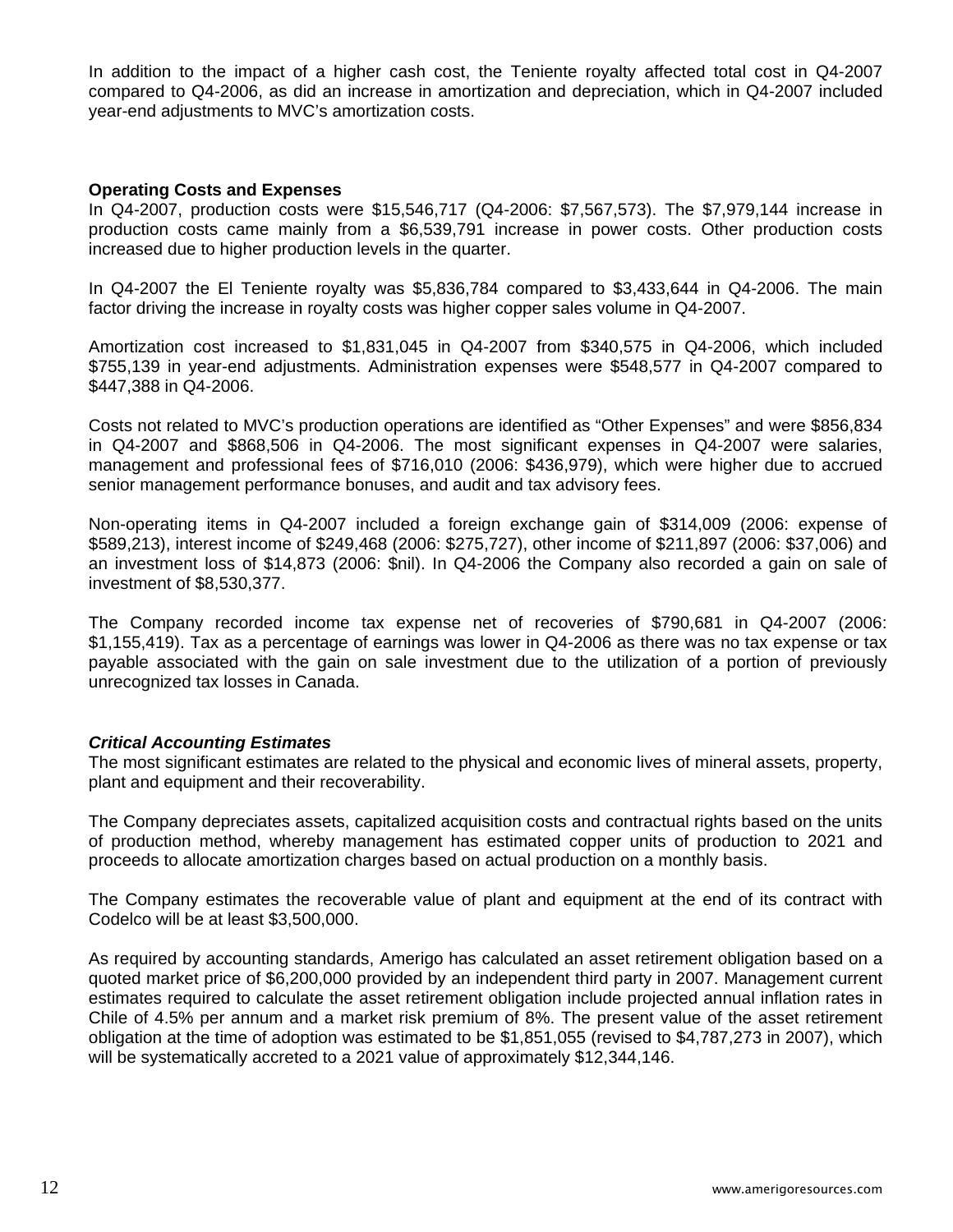# *Changes in Accounting Policies, Including Initial Adoption*

# **ACCOUNTING CHANGES**

Effective January 1, 2007, the Company adopted the revised CICA Section 1506 "Accounting Changes", which requires that (a) a voluntary change in accounting principles can be made if, and only if, the changes result in more reliable and relevant information, (b) changes in accounting policies are accompanied with disclosures of prior period amounts and justification for the change, and (c) for changes in estimates, the nature and amount of the change should be disclosed. The Company has not made any voluntary change in accounting principles since the adoption of the revised standard.

### **Financial Instruments**

Effective January 1, 2007, the Company adopted the new accounting standards and related amendments to other standards on financial instruments issued by the CICA. Prior periods have not been restated.

*Financial Instruments – Recognition and Measurement (Section 3855):* The standard prescribes when a financial asset, financial liability and non-financial derivative is to be recognized on the Balance Sheet and whether fair value or cost-based measures should be used to measure the recorded amounts. It also specifies how financial instruments gains or losses should be presented. Effective January 1, 2007, the Company's marketable securities were classified as "held for trading" and recorded at fair value on the Balance Sheet. Fair value is determined directly by reference to published price quotations in the active market where the securities are traded. Changes in the fair value of these instruments are reflected in income and included in shareholders' equity on the Balance Sheet. The Company also determined that the only derivatives it has are the embedded derivatives arising from variations in copper and molybdenum market prices between the time of delivery of concentrates and final settlement of the corresponding accounts receivable.

*Hedges (Section 3865):* The standard is applicable when a company chooses to designate a hedging relationship for accounting purposes. It builds on the existing Accounting Guideline 13 (acG-13) "Hedging Relationships" and Section 1650 "Foreign Currency Translation", by specifying how hedge accounting is applied and what disclosures are necessary when it is applied. At December 31, 2007, the Company had no hedging relationships.

*Comprehensive Income (Section 1530):* The standard requires the presentation of comprehensive income and its components. Comprehensive income includes both net earnings and other comprehensive income. Other comprehensive income includes holding gains and losses on "available for sale" investments, gains and losses on certain derivative instruments and foreign currency gains and losses related to self-sustaining operations, all of which are not included in the calculation of net earnings until realized. Comprehensive income is being disclosed as a component in the Company's Statement of Shareholders' Equity.

The effect on the Company's Balance Sheet of adopting these standards as at January 1, 2007 was an increase in the balances of marketable securities and retained earnings of \$365,858.

# **ACCOUNTING PRONOUNCEMENTS**

The CICA has issued three new standards which may affect the financial disclosures and results of operations of the Company for interim and annual periods beginning January 1, 2008. The Company will adopt the requirements commencing in the interim period ended March 31, 2008 and is considering the impact this will have on the company's financial statements.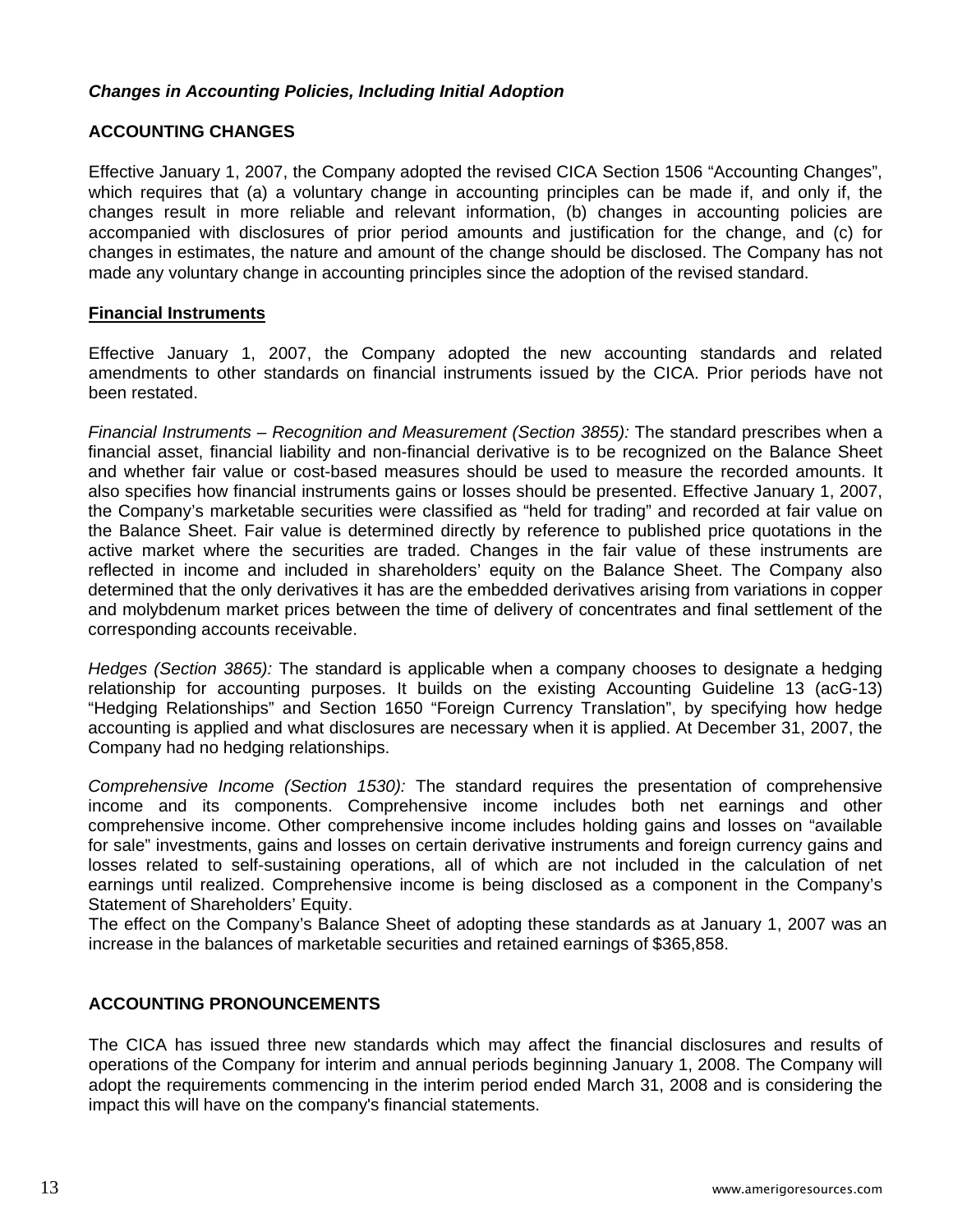# *Section 1535 – Capital Disclosures*

This Section establishes standards for disclosing information about an entity's capital and how it is managed. Under this standard the Company will be required to disclose the following, based on the information provided internally to the entity's key management personnel:

- Qualitative information about the Company's objectives, policies and processes for managing capital,
- Summary quantitative data about what it manages as capital.
- Whether the Company complied during a reporting period with externally imposed capital requirements to which it is subject,
- In instances where the Company did not comply with externally imposed capital requirements, the consequences of such non-compliance.

# *Section 3031 – Inventories*

This Section prescribes the accounting treatment for inventories and provides guidance on the determination of costs and its subsequent recognition as an expense, including any write-down to net realizable value. It also provides guidance on the cost formulas that are used to assign costs to inventories.

## *Section 3862 – Financial Instruments – Disclosures*

This Section requires entities to provide disclosure of quantitative and qualitative information in their financial statements to enable users to evaluate (a) the significance of financial instruments for the entity's financial position and performance; and (b) the nature and extent of risks arising from financial instruments to which the entity is exposed during the period and at the balance sheet date, and management's objectives, policies and procedures for managing such risks. Entities will be required to disclose the measurement basis or bases used, and the criteria used to determine classification for different types of instruments.

The Section requires specific disclosures to be made, including the criteria for:

- designating financial assets and liabilities as held for trading;
- designating financial assets as available-for-sale; and
- determination of when an impairment is recorded against the related financial asset or when an allowance account is used.

# **Disclosure Controls and Procedures**

During the year ended December 31, 2005, the Company's General Counsel and Corporate Secretary completed an evaluation of the effectiveness of the Company's existing disclosure controls and procedures, undertook extensive research and made presentations and recommendations to the Company's certifying officers and board of directors. Based on those recommendations, a draft corporate disclosure policy was presented to the Company's board and adopted on February 14, 2006. The disclosure policy includes the setting up of a Disclosure Policy Committee that consists of the Company's Chairman, President and Corporate Secretary.

The disclosure policy and committee have been in place since the adoption date. Management is reasonably confident that material information relating to the Company, including its consolidated subsidiaries, is being made known to senior management in a timely manner, and that the Company's disclosure controls and procedures are effective not only with respect to the Company's annual filing requirements but on an ongoing basis.